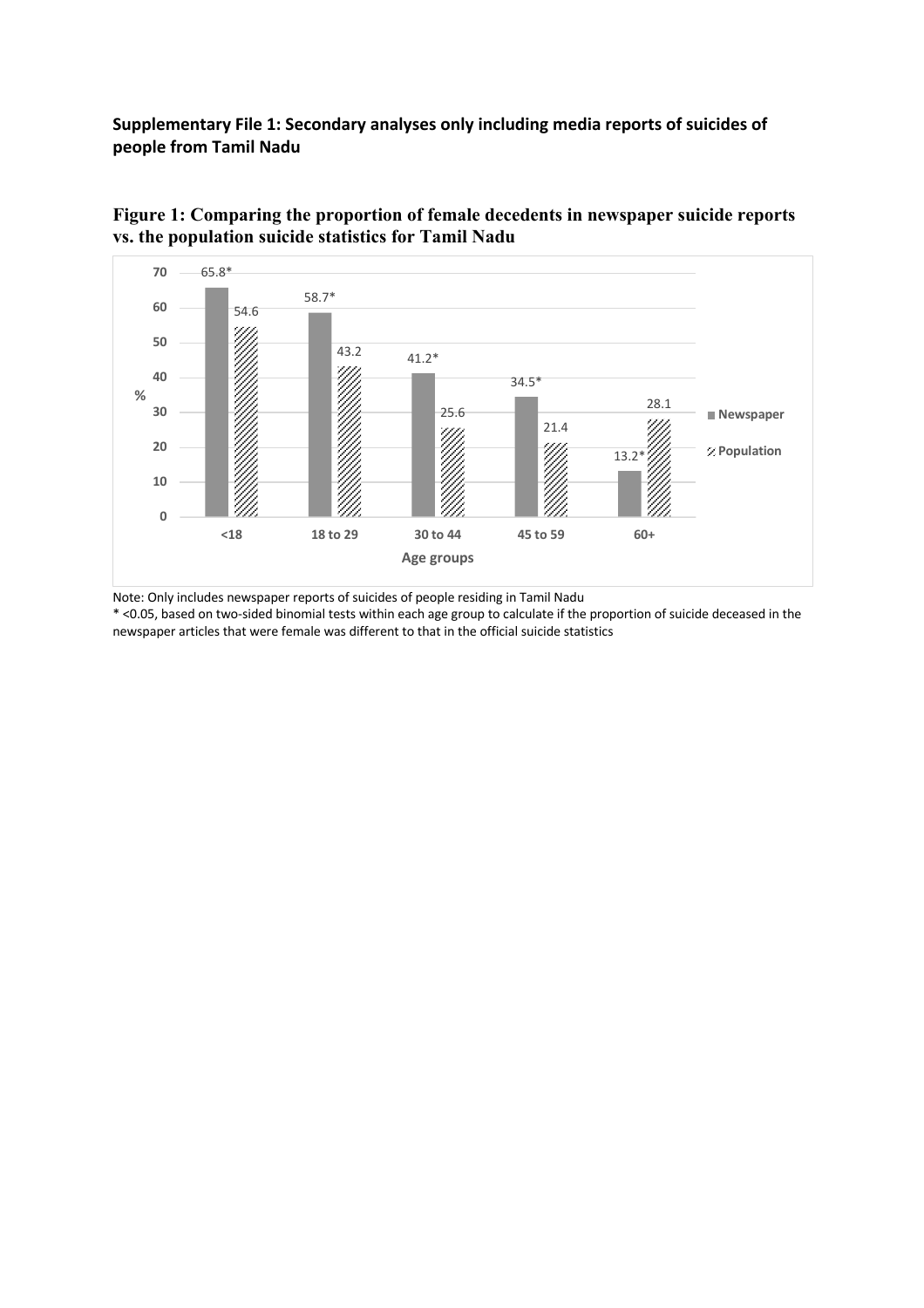

## **Figure 2: Comparing the proportions of selected occupational groups of suicide decedents in newspaper reports vs. the population suicide statistics for Tamil Nadu**

Note 1: Only includes newspaper reports of suicides of people residing in Tamil Nadu

Note 2: The occupational categories of 'student' and 'persons engaged in the farming sector' were the only categories in the official statistics that were distinct enough to compare to the data we extracted from newspaper reports. Other occupational categories in the official suicide statistics (e.g. 'professionals/salaried persons') were too broad to be reproduced.

\* <0.05, based on two-sided binomial tests within each age group to calculate if the proportion of suicide deceased in the newspaper articles that were female was different to that in the official suicide statistics